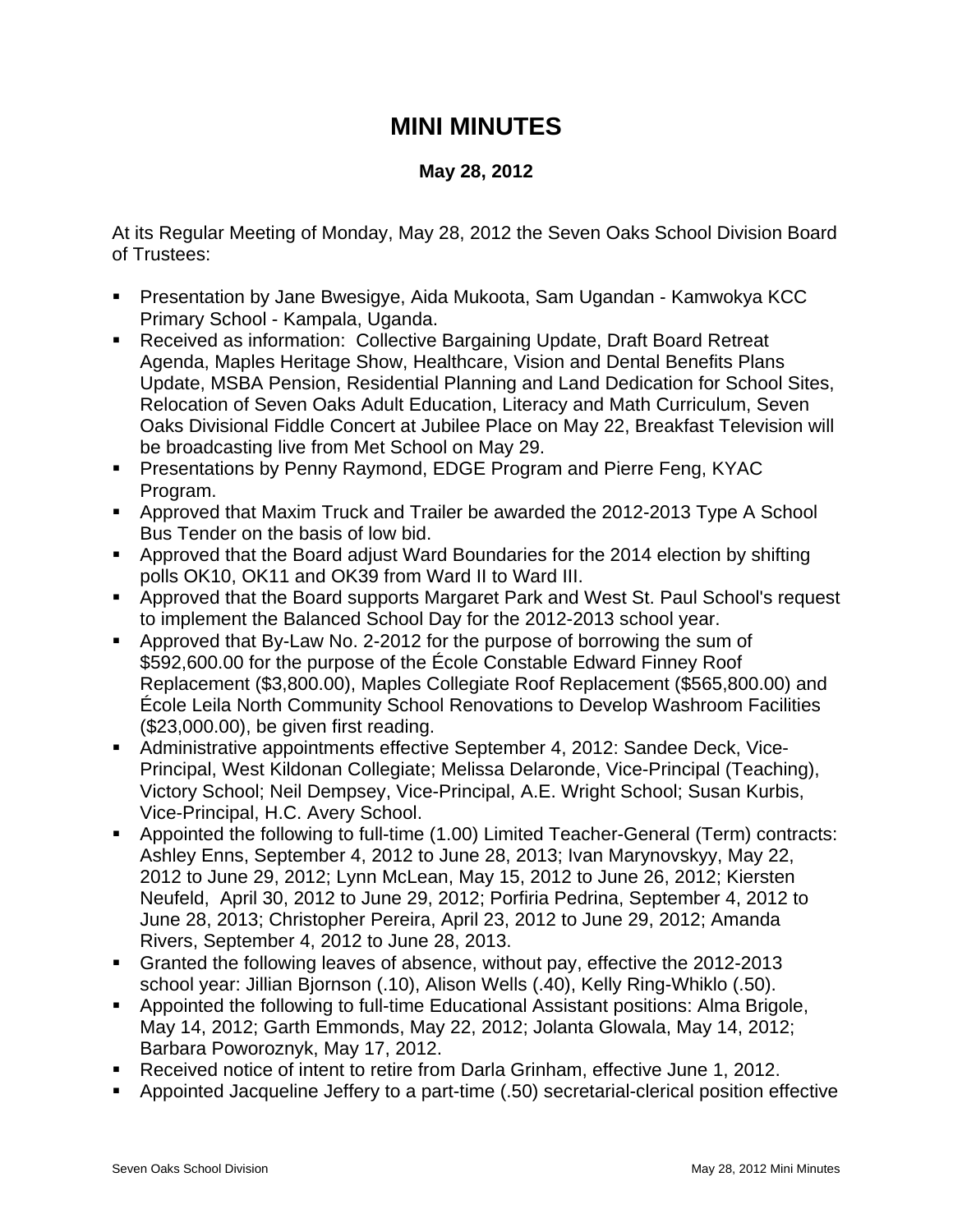August 27, 2012.

- Appointed Oscar Millet to a full-time (8 hours per day) custodial position effective May 28, 2012.
- Rescinded the following Superintendents' Personnel Report motions: #11-132 appointed Ivan Marynovskyy to a full-time (1.00) Limited Teacher-General (Term) contract effective May 28, 2012 to June 29, 2012; and Barbara Poworoznyk to a fulltime (1.00) Educational Assistant position effective May 1, 2012.
- **Approved for payment:** 
	- Invoice No. 1205-01 for the Maples Roof Phase 2 project in the amount of \$2,336.25 be paid to Affinity Firestop Consultants.
	- Invoice No. 1205-02 for the Maples Roof Phase 2 project in the amount of \$2,336.25 be paid to Affinity Firestop Consultants.
	- Invoice No. 116718 for the Maples Sports Field Redevelopment project in the amount of \$11,434.50 be paid to Shelmerdine Ltd.
	- Statutory Holdback on Invoice No. 116718 for the Maples Sports Field Redevelopment project in the amount of \$1,210.00 be paid to the SOSD/Shelmerdine Ltd. 001-Maples Field account.
	- Invoice No. 116551-1 for the Maples Sports Field Redevelopment project in the amount of \$26,117.44 be paid to Shelmerdine Ltd.
	- Statutory Holdback on Invoice No. 116551-1 for the Maples Sports Field Redevelopment project in the amount of \$2,763.75 be paid to the SOSD/Shelmerdine Ltd. 001-Maples Field account.
	- Invoice No. 116223CR for the Maples Sports Field Redevelopment project in the amount of -\$1,917.03 be credited to Seven Oaks School Division by Shelmerdine Ltd.
	- Statutory Holdback on Shelmerdine Ltd. Invoice No. 116223CR for the Maples Sports Field Redevelopment project in the amount of -\$202.86 be paid to the SOSD/Shelmerdine Ltd. 001-Maples Field account.
	- Invoice No. 47764 for the Maples Collegiate Chiller Replacement Geothermal Feasibility Study in the amount of \$12,439.88 be paid to SMS Engineering Ltd.
	- Invoice No. 11154 (Final Progress Billing) for the Garden City Collegiate Additions & Renovations (Link) project in the amount of \$26,195.20 be paid to Westland Construction.
	- Invoice No. 11155HB1 (Holdback Release on Final Progress Billing Invoice 11154) for the Garden City Collegiate Additions & Renovations (Link) project in the amount of \$2,123.93 be paid to Westland Construction.
	- Balance of the 7-1/2% Statutory Holdback in the amount of \$311,425.48 plus GST and interest earned in relation to the Garden City Collegiate for the Addition & Renovations (Link) project be paid to Westland Construction Ltd., subject to the approval of the Board's solicitor.
- **Lease Renewals:** 
	- September 1, 2012 to June 30, 2013 term with Aleph Bet Child Life Enrichment Program - Forest Park Satellite Site for the rental of day care space for the Before & After School Program at Forest Park School at a rental fee of \$161.60 per month.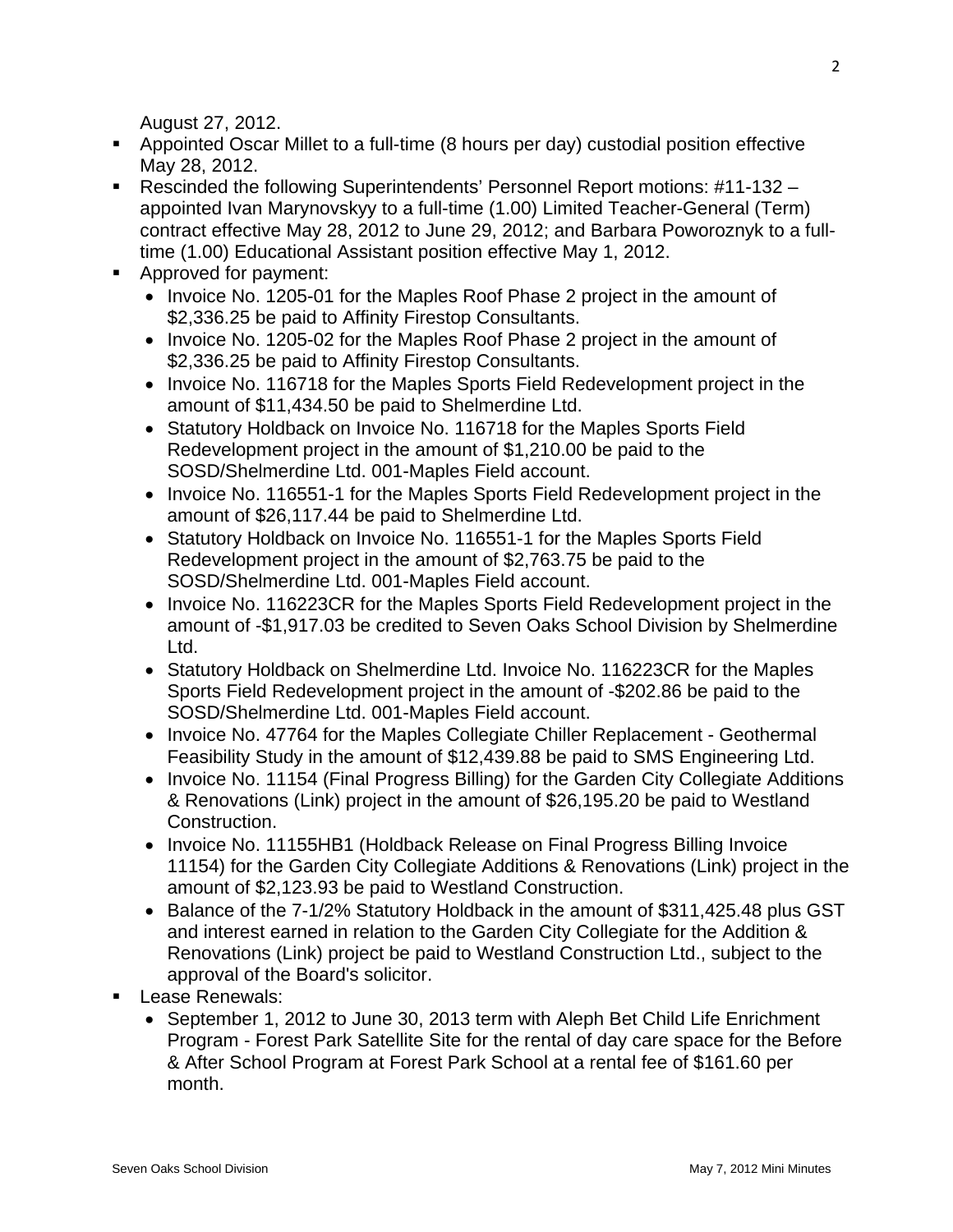- September 1, 2012 to June 30, 2013 term with Aleph Bet Child Life Enrichment Program - Margaret Park Satellite Site for the rental of day care space at Margaret Park School at a rental fee of \$745.20 per month.
- September 1, 2012 to June 30, 2013 term with Collicutt Before and After School Program for the rental of gymnasium space at Collicutt School at a rental fee of \$161.60 per month.
- September 1, 2012 to June 30, 2013 term with Little Dipper Montessori Nursery for the rental of day care space at Collicutt School at a rental fee of \$660.60 per month.
- July 1, 2012 to June 30, 2013 term with Kidi-Garden Day Nurseries Inc. for the rental of Seven Oaks School, 172 Smithfield Avenue at a rental fee of \$2,605.75 per month.
- September 1, 2012 to June 30, 2013 term with Kidi-Garden Day Nurseries Inc. for the rental of the gymnasium, mini-gymnasium and library at Victory School at a rental fee of \$161.60 per month.
- July 1, 2012 to June 30, 2013 term with the Manitoba Association of School Superintendents for the rental of office space at the Ben Zaidman Educational Resource Centre at a rental fee of \$457.75 per month.
- July 1, 2012 to June 30, 2013 term with Maples Day Care for the rental of day care space at École Constable Edward Finney School at a rental fee of \$1,746.00 per month.
- September 1, 2012 to June 30, 2013 term with O.K. Before and After School Child Care Centres Inc. for the rental of the mini-gymnasiums at A.E. Wright Community School, École Constable Finney School, Elwick Community School and O.V. Jewitt Community School at a rental fee of \$161.60 per month per site.
- September 1, 2012 to June 30, 2013 term with O.K. Before and After School Child Care Centres Inc. - Kindergarten Child Care Program for the rental of day care space at O.V. Jewitt Community School at a rental fee of \$450.00 per month.
- September 1, 2012 to June 30, 2013 term with Seven Oaks Child Care Centre Inc. for the rental of the gymnasium, including storage facility in the gymnasium area at R.F. Morrison School at a rental fee of \$161.60 per month.
- July 1, 2012 to June 30, 2013 term with the Educational Assistants of Seven Oaks for the rental of office space at Edmund Partridge Community School at a rental fee of \$75.00 per month.
- July 1, 2012 to June 30, 2013 term with Seven Oaks Teachers' Association for the rental of office space at Ben Zaidman Educational Resource Centre at a rental fee of \$115.00 per month.
- July 1, 2012 to June 30, 2013 term with Sugar-N-Spice Kiddie Haven Inc. for the rental of day care space at École Riverbend Community School at a rental fee of \$2,025.00 per month.
- September 1, 2012 to June 30, 2013 term with Sugar-N-Spice Kiddie Haven Inc. School Age Program for the rental of the mini-gymnasium at École Riverbend Community School at a rental fee of \$161.60 per month.
- July 1, 2012 to June 30, 2013 term with Sugar-N-Spice Kiddie Haven Inc. for the rental of day care space at West Kildonan Collegiate at a rental fee of \$4,182.00 per month.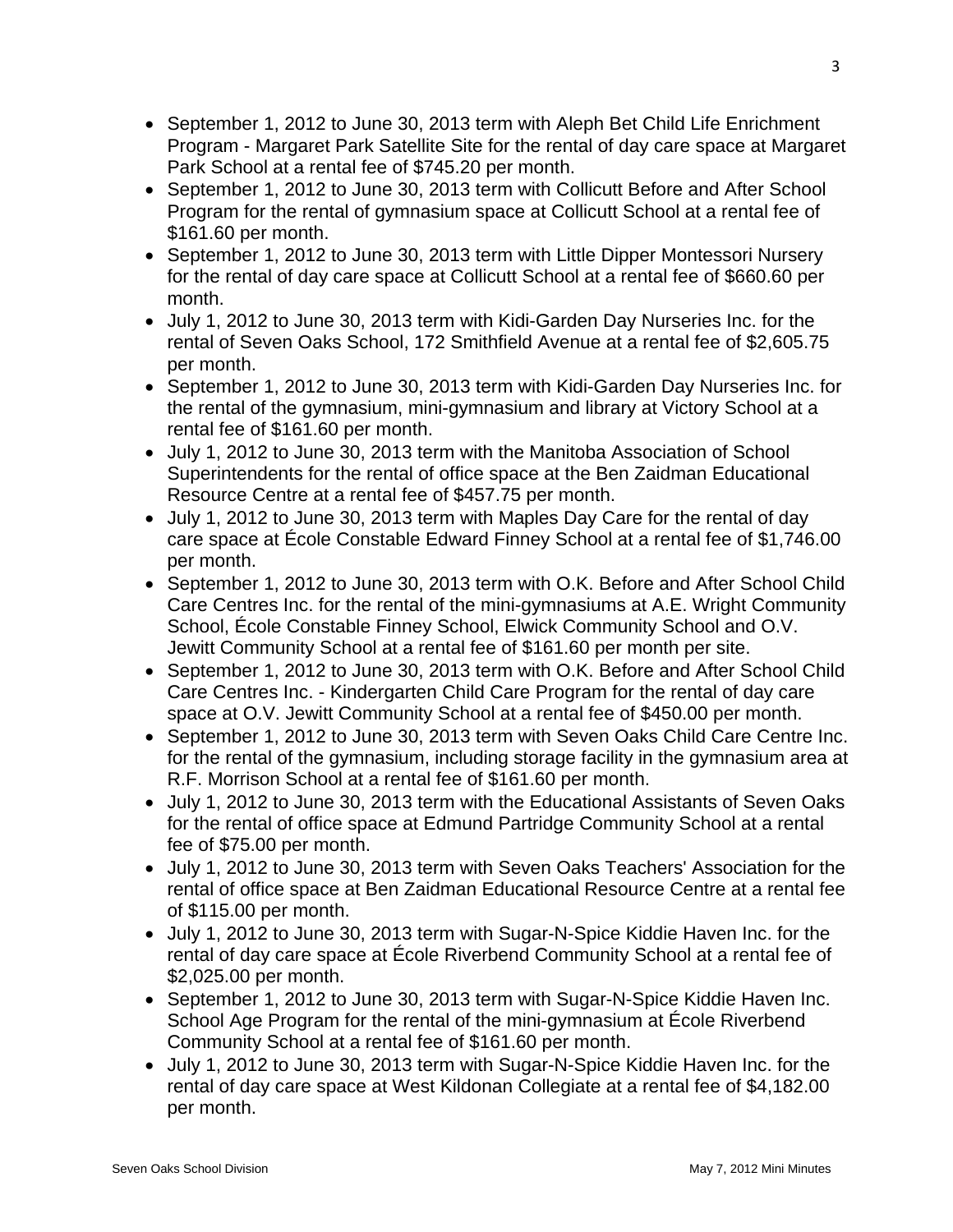- September 1, 2012 to June 30, 2013 term with Sunny Mountain Child Care Centres (1985) Inc. - Belmont Before and After School Program for the rental of the gymnasium, music room and kindergarten room at Belmont School at a rental fee of \$161.60 per month.
- July 1, 2012 to June 30, 2013 term with Sunny Mountain Day Care Centre (1985) Inc. for the rental of the computer room and library at Governor Semple School at a rental fee of \$491.25 per month.
- September 1, 2012 to June 30, 2013 term with YM-YWCA of Winnipeg Before and After School Program for the rental of the mini-gymnasium at West St. Paul School at a rental fee of \$161.60 per month.
- **Conference Reports received from:** 
	- Adair Warren, Principal, Met School: A.E.R.A. Annual Meeting, April 13 to 17, 2012 - Vancouver, British Columbia.
	- Sandee Deck, Vice-Principal, H.C. Avery School: A Harbour of Hope: Health and Physical Literacy, Physical and Health Education Canada, May 9 to 13, 2012 - Halifax, Nova Scotia.
	- Jennifer McGowan, Teacher, ÉSOMS: National Council of Teachers of Mathematics (NCTM), April 25 to 28, 2012 - Philadelphia, Pennsylvania.
	- Myron Tarasiuk, Teacher, R.F. Morrison School: National Ukrainian Teacher's Conference, May 4 to 6, 2012 - Toronto, Ontario.
	- Janice Deck, Teacher, A.E. Wright: 22nd National Orff Conference: Music for Children, April 19 to 22, 2012 - Vancouver, British Columbia.
- Correspondence received:
	- Leslie Deck, SOTA President: Agreement with the Board's proposal of a joint committee to review and implement a process for bulletining of positions.
	- Winnipeg Humane Society: Welfare of Circus Animals in Manitoba.
	- Newcomer Youth Educational Support Services: First Annual Fundraising Dinner of June 9, 2012.
	- Healthy Child Manitoba: Youth Health Survey (YHS) 2012.
	- Carolyn Duhamel, Executive Director, MSBA: Education Legislation Update.
	- Law and Education: May 5 to 8, 2013 Fairmont Hotel, Winnipeg.
	- MSBA e-bulletins.
	- Gaylene Schroeder-Nishimura, Assistant Secretary-Treasurer: 2012-13 Non-Resident Fees.
	- Lynne Mavins, Acting Director, Schools' Finance Branch: Public Schools Enrolment and Categorical Grants Reporting for the 2012-13 School Year instruction booklet (available at [www.edu.gov.mb.ca/k12/finance/index.html](http://www.edu.gov.mb.ca/k12/finance/index.html)).
	- Rick Dedi, Executive Director, The Public Schools Finance Board: May 2, 2012 Andrews Early Learning Centre - Victory School Stand-alone Childcare - Approval to Proceed to 100% Construction Documents.
	- Rick Dedi, Executive Director, The Public Schools Finance Board: May 7, 2012 Amber Trails New K-8 School - Approval to Proceed to Design Development.
	- Rick Dedi, Executive Director, The Public Schools Finance Board: May 9, 2012 Maples Collegiate Institute - Roof Replacement Phase 2.